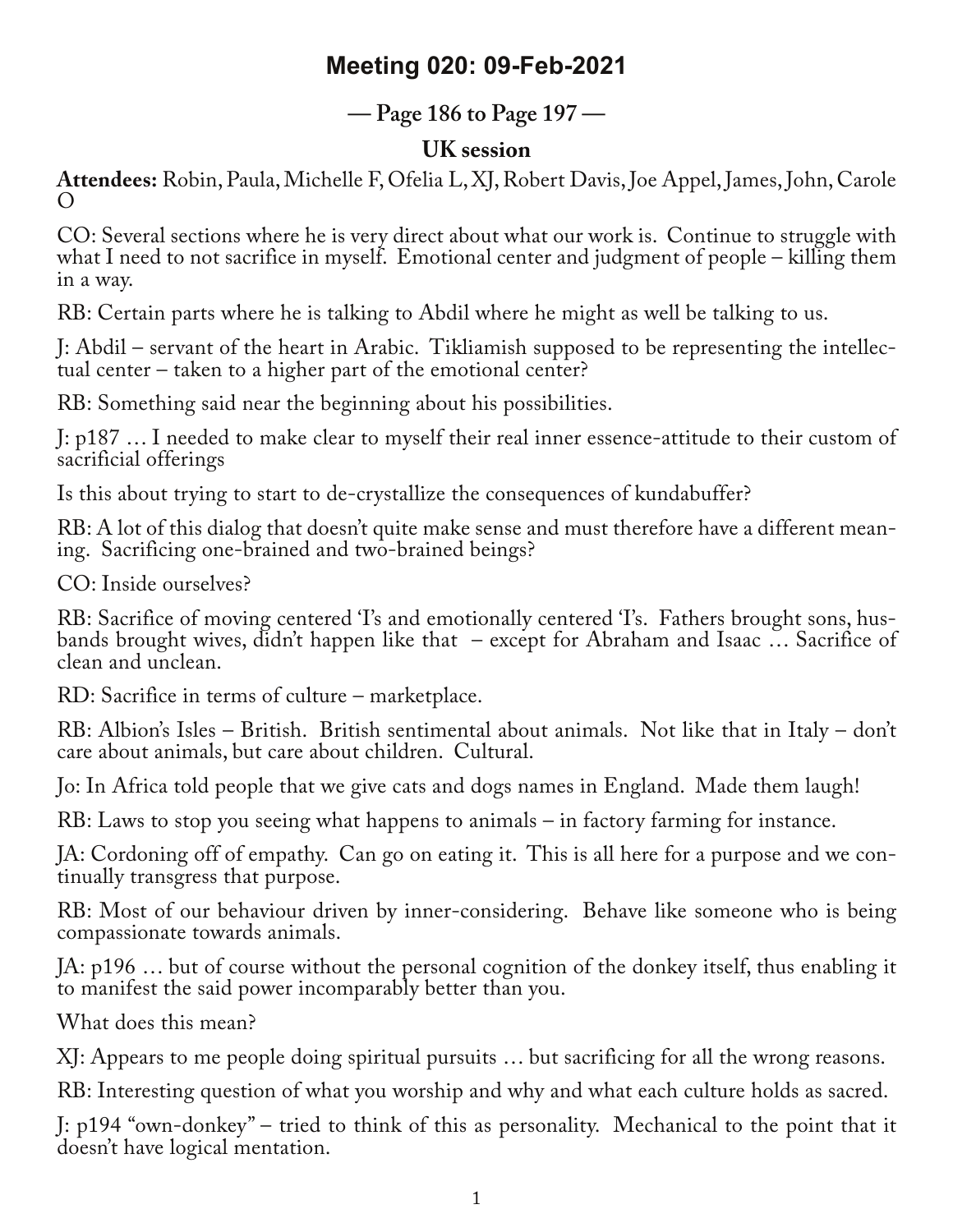RB: Personality expressed through formatory apparatus using material in the centers. Few people have the possibility of logical mentation in their personalities. Only necessary to be able to offer an opinion on something – no logical mentation.

JA: We won't let our personality be – apply cunning to it and make it do or see things not fore‐ ordained to see or do.

RB: " 'Although you were created for the purpose of the common-cosmic existence on planets, and although you were created also as "a-field-of-hope" for the future expectations of our COMMON ALL-GRACIOUS CREATOR—that is to say, created with the possibilities of coating in your presence that "Higher-Sacred" for the possible arising of which the whole of our now existing World was just created—and in spite of the said possibilities given to you, that is to say, in spite of your having been created three brained with possibilities of a logical menta‐ tion, yet you do not use this sacred property of yours for the purpose for which it was foreordained, but manifest it as "cunning" towards His other creations, as, for instance, towards your own-donkey.

Have the capability of logical mentation. The purpose of logical mentation is to seek the higher. Instead we manifest as cunning towards the lower. In terms of farming of animals and fish have used our logical mentation for exploitation.

Discussion about how much a donkey can carry.

JA: About proper functioning and proper attitude to everything created. Attitude to my per‐ sonality.

RB: Personality active and essence passive. So not manipulating personality – trying to replace with parts that are more useful.

J: To extent that you can bypass formatory apparatus, personality continues in its right place. Carries its own weight.

RB: Be clear about what formatory center is. Listen to words that come out of my mouth – noises – your receptive apparatus is forming them into words and making meaning from them. That is where the learning was crystalized. Issue is when it has crystalized something unhelpful -e.g. phobias are formatory.

J: Goes beyond that and embedded emotionally into essence. So on surface level and also in essence.

RB: Certain things that essence is born with and we don't know well enough to say what we were born with. Mozart was born musical, for instance. So it is possible that things are embed-<br>ded in essence, but we are trying to educate essence.

XJ: Sensitivity part of essence? Someone sensitive to sound, can be a musician or afraid of noise.

RB: Developmental question. Need to do the archaeology in ourselves. Only way to answer that question.

XJ: If it is inborn, part of essence?

RB: Born with a set of inclinations called essence. Essence surrounded by personality – people go towards things that their essence is attracted to. Carpenter attracted to working with wood, for instance. Children attracted to certain subjects at school. Personality is there to protect essence. Emotional pain that essence shrinks away from and personality protects.

RD: Is that the strength of the donkey. Donkey is stubborn. Not essence. Negative.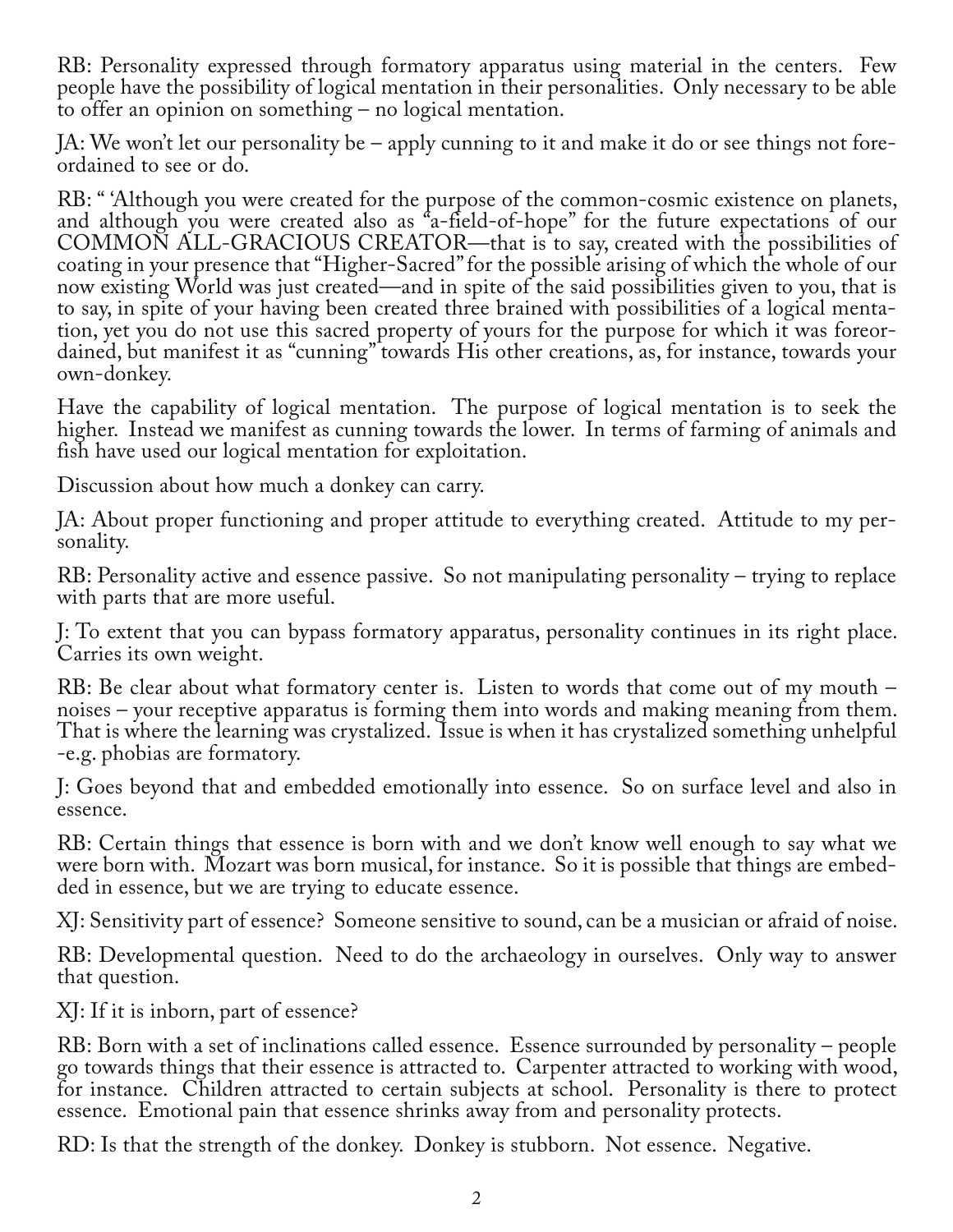RB: Essence has to be negative, otherwise why was it born? Born with weaknesses in essence.

RB: How the child develops … ability to express knowledge very low to start.

XJ: Where would compassion be?

RB: The higher emotional center is linked to essence and higher emotions related to compas‐ sion.

XJ: And can be born lacking that?

RB: Our behaviour is an excretion of something – stuff comes in and we respond, comes from somewhere. Lower emotional part only affirms or denies and higher part doesn't do either. Which is why certain things are very painful. E.g. grief – higher emotion.

J: Is there anything in The Tales that explains the higher emotional center.

RB: When he uses the word 'impartial'.

JA: Very helpful in terms of compassion also. These pages urging more impartiality than we usually bring.

RB: Problem of death. Every time it is mentioned it is an incomplete conversation. At the Prieuré reported by one of G's pupils – killed a pig. Can use the whole of the pig. What can't be eaten can be used for other things. Limited amount of time to use the meat. In abattoir they hang it in cold temperature and/or freeze it. Have to dissect the pig and work out how to use it. Almost an insult to the animal if you throw part of it away. If you cut the throat of the pig, how do you do that compassionately. Bring your own death into the picture?

XJ: My personal experience – used to raise chickens and had to hold the chicken when it was killed by my mother. She was the kindest person and she could do that.

PS: Can get used to anything.

Jo: p188 the function called

'conscience' which ought to be present in every three-centered

being, had not yet been quite atrophied in him,

Later on Ashiata Shiemash brings about the 'religion' of conscience.

RB: The point is that the conscience hasn't been ruined – not quite covered up. The discourse of Ashiata's decision – impulses for love, hope and faith had been perverted – so no possibility to develop a line of work. If you talk about 'love' in a group becomes clear that no-one knows what it is. Don't think that conscience is distorted in that way. When I read this in 1981 I wondered what conscience was. Found some banknotes on the floor in the gent's restroom and I wondered what to do with it. I put into my pocket. Some time later I lost a similar amount of money in a similar way. Part of me worried that I should have handed it in … would have gone into someone else's pocket. From that point on I started to try to work out what is right. Eventually something starts to come through and tell you – you have to open the door.

RB: When B speaks to Abdil in this way, isn't he trying to provoke his conscience.

J: Emotional or intellectual punch – trying to uncover what has been covered with sand. Starts with the moon getting too many vibrations. If we connect moon and sensation – too much vibration that is making us unbalanced. Maybe he is trying to do with one, two intellectual punch is trying to balance the brains a little.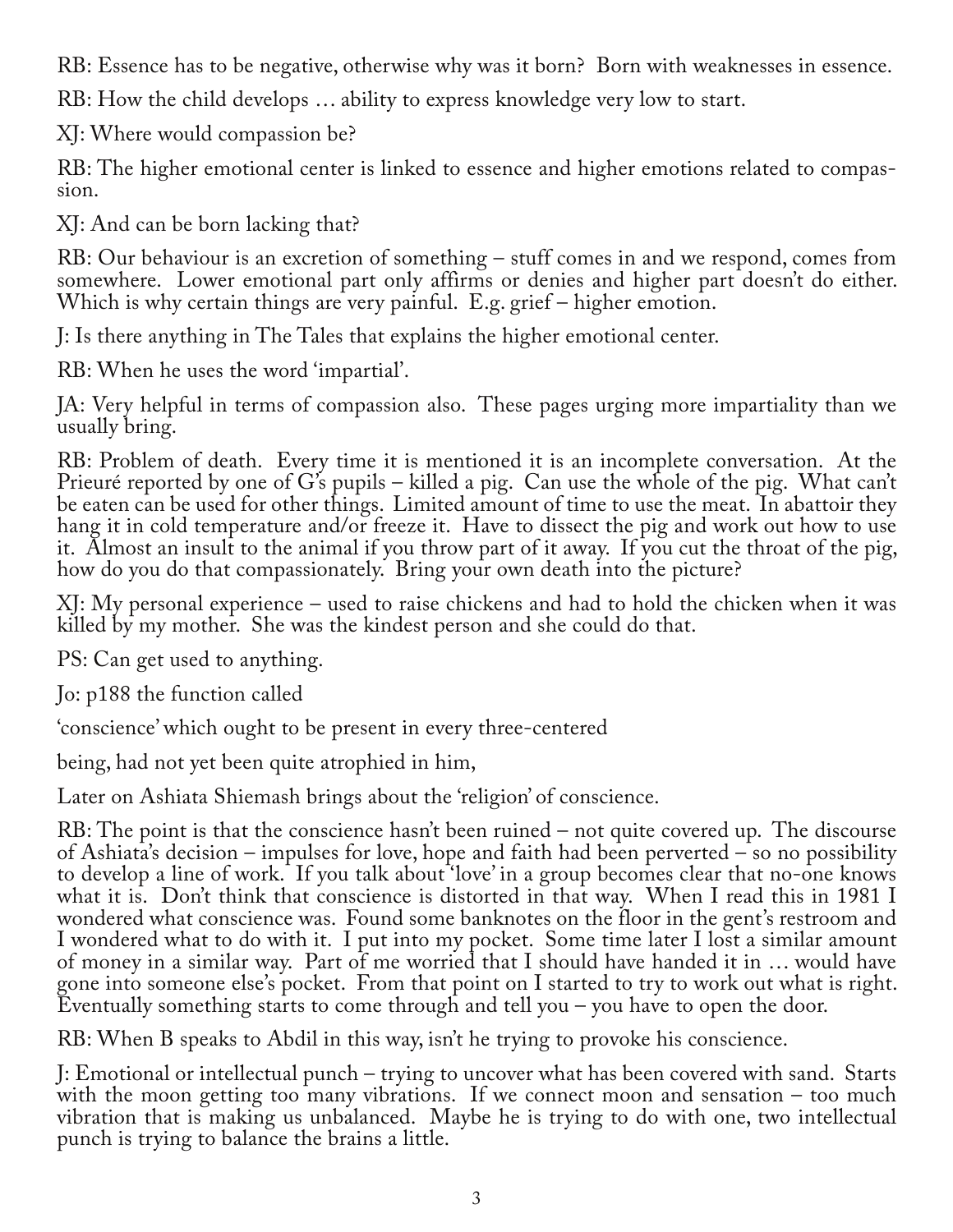RB: This is part of the Work. The intellect has to start behaving in line with a conscience that comes from somewhere else – the intellect doesn't have one.

XJ: Coming from the formatory is not enough. No denying or affirming, but is good – the real thing. Reason? People can probably overcome formatory to some extent.

RB: Kimespai – that is conscience – doesn't allow you to sleep in peace. AS soon as conscience opens up you realize that you can't be at peace with them. You know they are wrong. Penetrates our sleep.

RD: What does G call those people who are very moralistic?

RB: Later in the Tales he talks about what happens to being-exioehary if it isn't used correctly and that is sexual energy and suggested that you can observe it in monasteries with monks that are very fat. Descends and creates fat deposits. Other is that it turns people into expert cynics – reminds me of the inquisition. Use position to establish something – even if you don't believe it.

RB: Most armed forces have units that are created to do jobs where they are required not to have a conscience.

RD: Reminds me of braying like a donkey in Arousing of Thought, Englishman and Australian meat. Wonder whether Grandmother was higher emotional center. B is grandfather and is higher intellectual center.

RB: Think B is higher emotional center in the way he is depicted. After ISOM G stopped talking about higher intellectual and higher emotional centers. In this book, talks about Reason. Appears that higher emotional center has to be established … this is All and Everything and in ISOM was an introduction. When you see that at the end B grows horns that indicate levels of Reason – structure appears to be that we are normal mechanical human beings and awake emotional side and normal thinking not useful to go beyond a certain point – not good apart from ability to design machines. Have to go through higher emotional first and Reason could be considered route to higher intellectual. None of the gradations of Reason are described in detail.

XJ: Been thinking recently about what is Reason and it isn't logic.

RB: Etymology of Reason – ability to read something. Reading wasn't about words originally. Experience when there is an emotional insight is a large picture with lots of nuances – higher emotional center. Gradations of reason is being able to see a situation and know what they mean – appreciate, see what is going on.

JA: Ratio?

RB: Ratio and rational connected. Reason is to do with reading.

XJ: Intuition?

RB: Emotional – maybe lower gradation of Reason.

XJ; Conclusion of reason is in intellectual part. Reason not typical intellectual thinking.

RB: Will continue … one of the acts of the intellect is to start with an idea and make concrete. The problem for intellect is if it looks at something higher cannot make it concrete – it is for downward motion. Not a bad thing. Leonardo da Vinci – great paintings, but went from concept to concrete. Intellect is master of lower and servant of higher.

RD: https://www.etymonline.com/search?q=reason&utm\_source=extension\_submit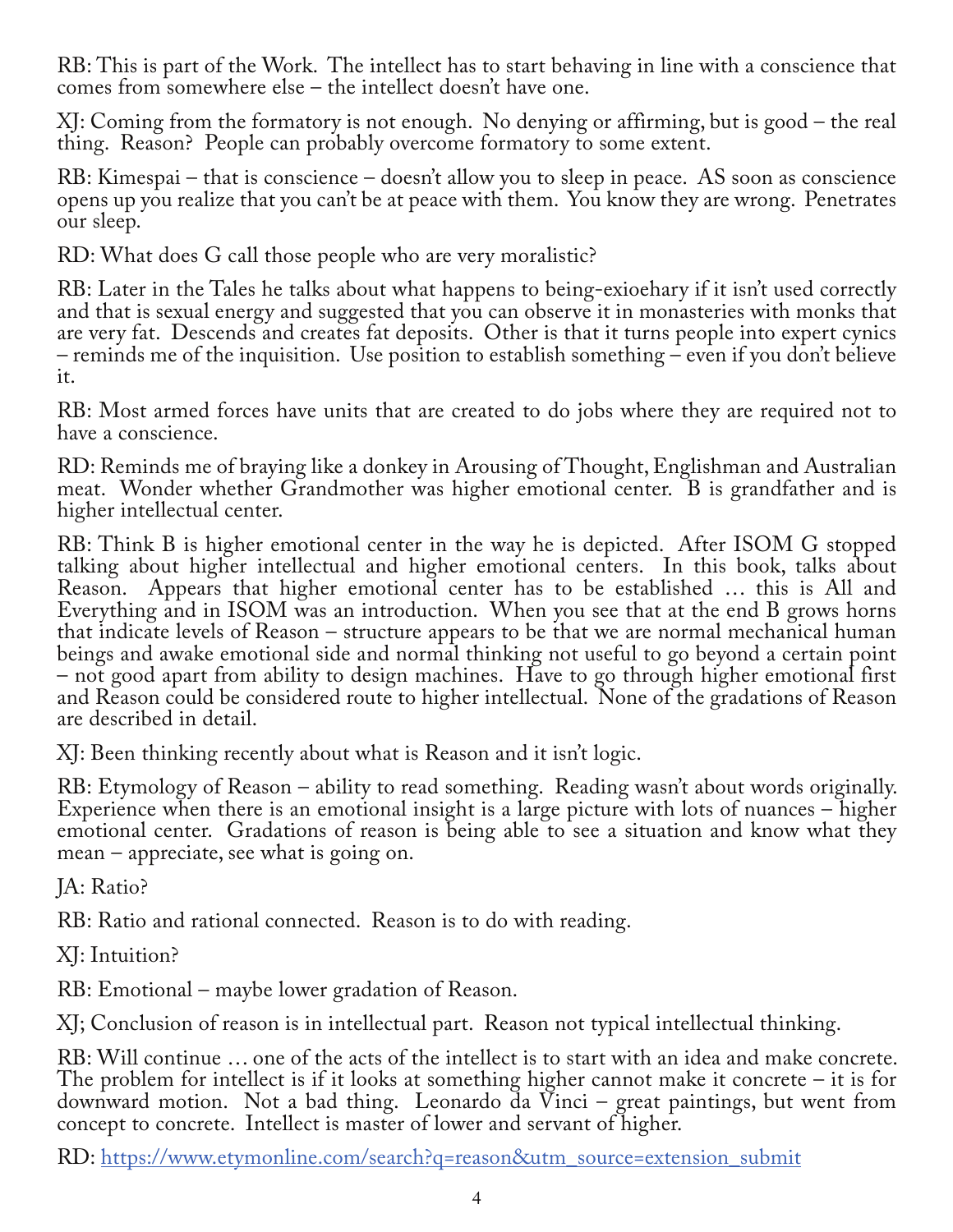JA: Everything has a place – part of what a ratio is about.

RD: Also other people's negative emotions exist for a reason.

RB: Interesting – relates to counting, therefore mathematics.

RB: Gradations of Reason – G doesn't say much definite at all and we have to be able to use it.

XJ: Capitalize always

RB: No. l.c. when he talks about normal reason of man, bobtailed reason. u.c. in all other cases.

J: Are there higher gradations of emotions?

RB: At a certain point, emotional and intellectual appreciation have to come closer together. I believe the higher emotional goes higher and may have gradations of Reason above …

J: What would you connect to higher emotional?

RB: Grief. Tears of Joy. Would begin with working out what higher emotions are. Don't have negative side – so what is the opposite of grief?

XJ: Higher levels encompassing lower levels.

RB: Yes, have to descend. Higher is grief, lower is guilt. Has to be that way.

## **US Session**

**Attendees:** Robin, Paula, Bobbie, Richard Miller, Gwynne Mayer, Sandra Whitmore, Jeff Tri‐ podi, James O'Donnell, John Amaral, Anne Little, Ronald Jones, Anthony Tan, Stephen Frantz

SW: Find this section moving and beautiful – addresses purpose of human beings and what it should be. Relationship to creator. Hints at recurrence or reincarnation when he talks about Abdil losing his life and has opportunity to begin perfecting himself. Korkalai – Tamil name for a little girl – baby name. Looked up Tamil and found out it is one of the four languages of Singapore and found out what a marvellous country it is and AT is lucky to be living there.

SF: Share your emotional response to the passage and think it is very tempting to take it liter‐ ally. So in keeping with other teachings in this book – but suspicious when it appears literal – what is the allegorical possibility? Only hypothesis – sacrifice of animals is to do with things we are taught to sacrifice and let personality be formed by outside influences. Religions telling us what is good and bad and desirable and undesirable about me. And that I was best judge of my positive and negative qualities.

RJ: Religion in general comes in for a lot of criticism. What is it in us that we worship that leads us to destroy weaker parts. Self calming called evil god by G. Through religion or psy‐ chologsts we raise up the ability to kill those things to have possibility to take our place inthis vast scene.

#### RJ: " *'For our COMMON CREATOR all beings are only parts of the existence of a whole essence spiritualized by Himself.*

RB: AS above so below – The Absolute inevitably has an essence. For our COMMON CRE‐ ATOR statement is a huge cosmological statement. Even if we have created something … still just an atom in this essence.

GM: Higher spiritual body immortal?

RB: Not immortal. Highest a man can attain to is lifetime of a galaxy, but huge compared to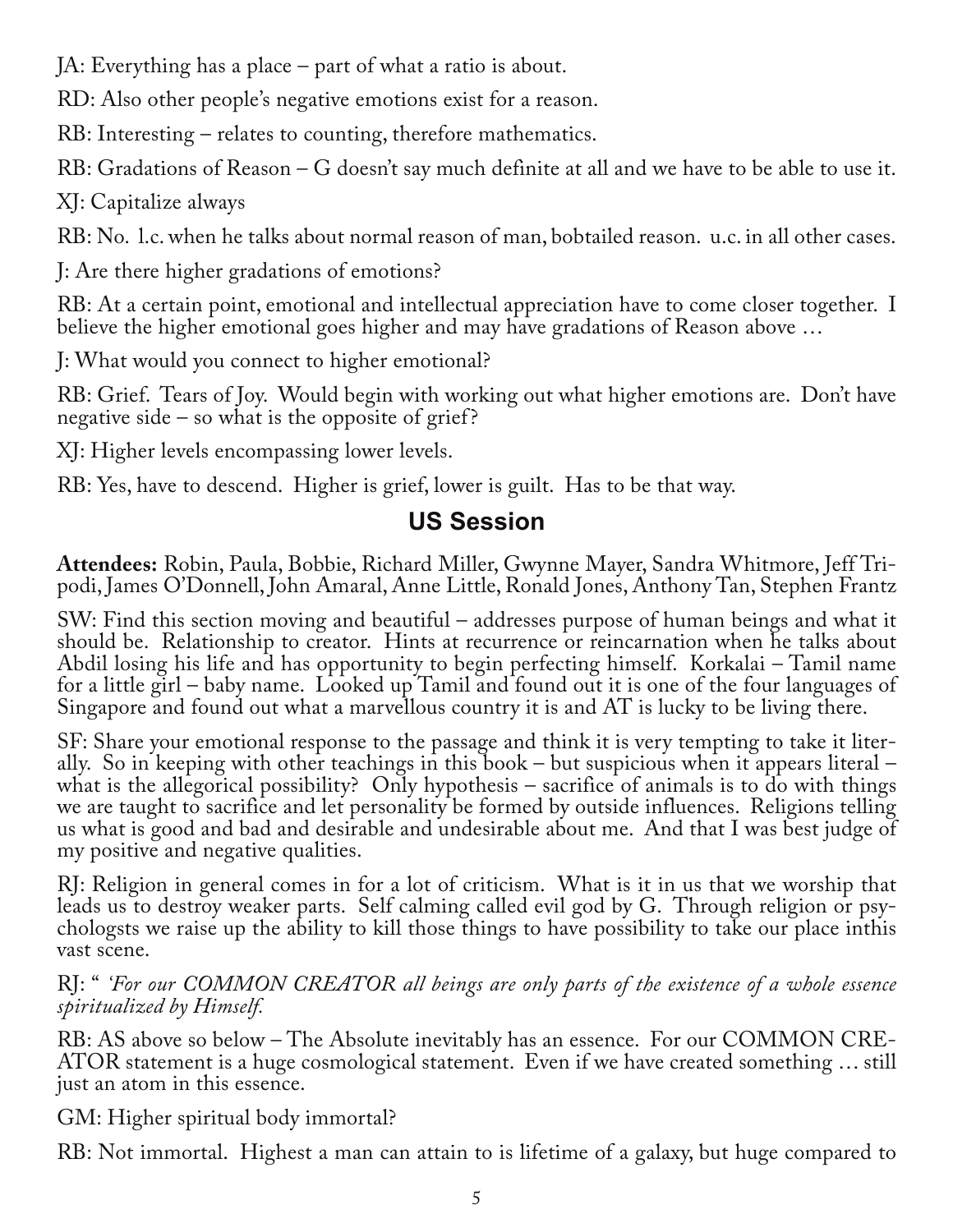the life of a human being.

GM: Connected with objective pure reason?

RB: I think it is all connected – difficulty is understanding the detail. Can say there is an emotional center and essence contained in emotional center … not correct to identify essence with emotional. Different maps … Would be nice to simplify, but nuanced.

SW: Pure objective reason?

RB: Reason: he uses the word 'reason' in vast numbers of contexts. Being-reason, objectivereason, pure reason, reason of understanding, reason of knowing, three centered reasoning … various levels: gradations of reason. It is a whole subject which he doesn't explain, just gives examples. From the etymology Inkozarno, unity of intellect. Martfotai, main of light – enlightenment of a kind. Beneath other levels.

RM: Ca accept idea of sacrifice of oxen, sheep, doves. Then he talks about … father brought his son, husband his wife … of course example of Abraham and Old Testament sacrifice. New Testament Christ sacrifice. Came across last year a philosopher who built whole philosophy on idea of sacrifice – scapegoat. Rene Gerard? Either we have faith in God or we have to sacrifice. Excellent to have a faith in something. Change from old world of necessity of sacrifice and a new world where scapegoating …. Change and end of sacrifice.

RB: A little strange: oxen and sheep – acknowledge – don't remember doves in any religious texts. Sacrifice of one-brained beings? Doesn't make sense. Not much about sacrificing family members either.

GM: Connected with purpose – oyster has a purpose.

RB: But we don't sacrifice them. Separate between sacrifice and eating.

SW: Sacrifice old vs new Testament – Jesus cast out money lenders from Temple was some mention of Doves. OK to eat the meat of sacrificial offerings.

GM: Inner sanctum of Jewish Temple, priests got to eat the sacrifice.

RM: Torah – sheep, goats, cattle, doves can be sacrificed.

AT: Easier to follow than Arch-Preposterous. Tamil is one of the languages in Singapore. Annual festival where there is sacrifice of sheep in Moslem world. As commanded buy God to Abraham. Distributed to poor, so act of charity. Doves – Buddhists release doves on this day. Interesting – all created beings have mission – sacrifice – Askokin to keep universe moving. Purpose of a mosquito? After this reading have to reconsider view of everything that has been created – must be a purpose for all created life.

SF: Sense of unease – something we are not getting ... sacred: means to make holy. Act of making certain things holy has been around a long time. Sacrificing one and two brained beings making holy something that has a different purpose – isn't supposed to be spiritualised. P196 " '*Such a distribution of forces and strength, which at first sight appears unjust on the part of* stances foreseeingly given you by the CREATOR and by Nature to use for the purpose of your personal *self-perfecting is not given to your donkey, but in place of this, Great Nature Herself transforms the same surplus of cosmic substances in your donkey's presence for the power and strength of certain of its organs for its present existence only, but of course without the personal cognition of the donkey itself, thus enabling it to manifest the said power incomparably better than you.*

Has the taste of render under Caesar that which is Caesar's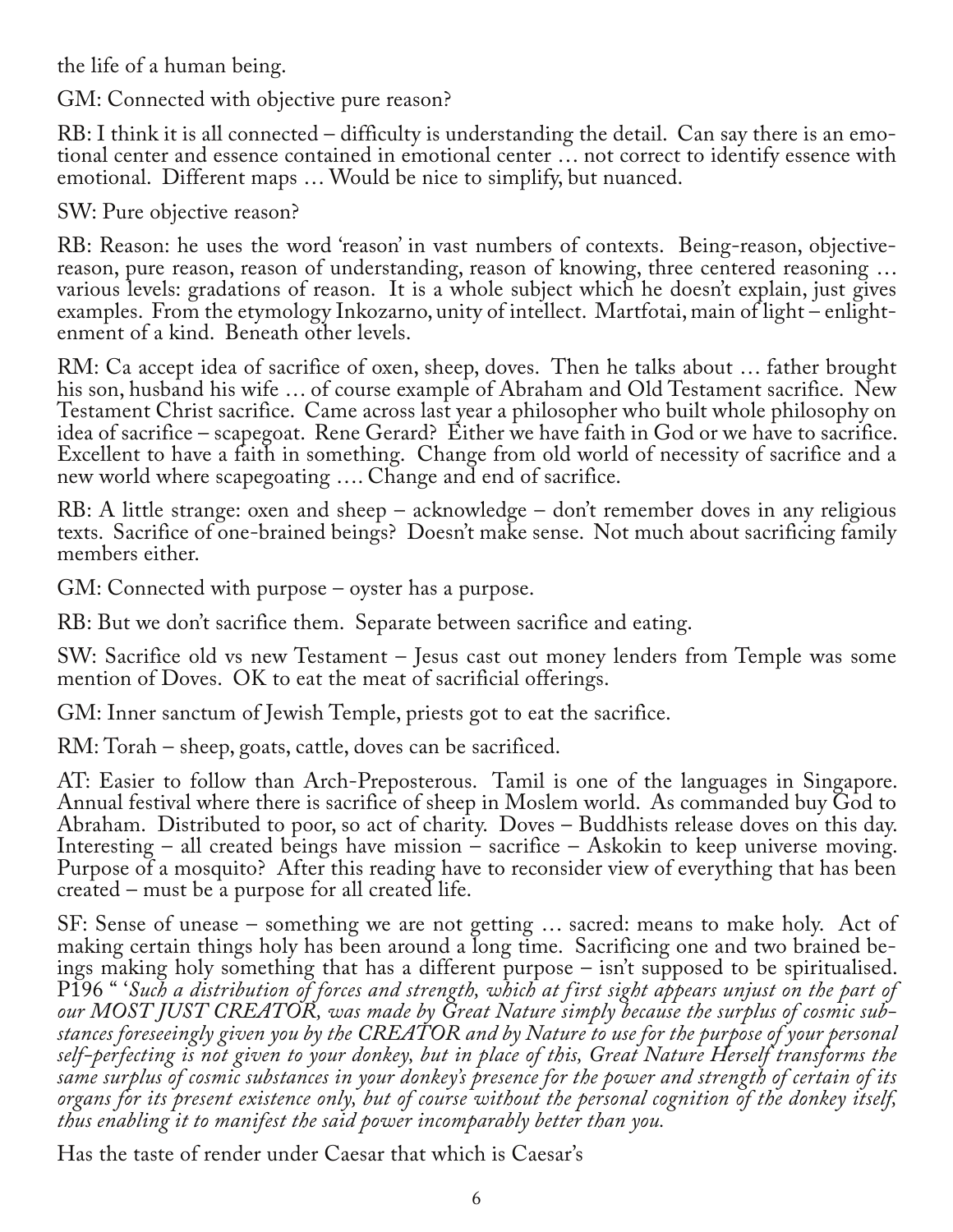GM: Anything to do with organs? Allegory of part of body

SW: Get to allegorical by passing through literal …

RJ: Centers rather than organs. Different from self-calming – remorse of conscience – one center criticising the other. If you kill of lower weaker part of self, never have remorse of conscience – easier access to self-calming.

JT: Thinking along those lines as well. Earth, Air and Water animals – associate with physical, emotional and intellectual.

RB: Thinking center and emotional center and moving/instinctive center are organs – functions. Think of psychology as separate from physiology, but not separate. Only thing you have to sacrifice is your suffering.

GM: Is suffering sacrifice?

RB: Statement by G – that is what you have to sacrifice and people have difficulty with the idea of sacrificing their suffering.

SW: How does that stand in terms of partkdolg duty?

RB: Would be to sacrifice your mechanical suffering. Don't think this is about the 2<sup>nd</sup> conscious shock, so not going to go there. What is it we are doing when we mechanically suffer. I am talking to SW about something and inner consider and my behaviour is tailored to my imagination of how SW will react to me. That is mechanical suffering. What are we sacrificing that is real in us by doing that?

JT: Using energy that could be used in a different way.

SW: p194 You are given legs to walk; hands to prepare and take the necessary food; your nose and the organs connected with it are so adapted that you may take in and transform in yourself those World substances by which there are coated in the three-brained beings similar to your‐ self both higher-being bodies, on one of which rests the hope of our COMMON ALL-EM‐ BRACING CREATOR for help in His needs, for the purpose of actualizations foreseen by Him for the good of Everything Existing.

Doesn't mention impressions …

RB: External organs?

JT: Sense organs

RB: Reasonable thing to say, but feels a little off, but in which case he is mentioning impressions in this paragraph. Trogoautoegocrat – not in detail – just odd details thrown in.

RM: Your "own-donkey". Peculiar!

GM: Inner donkey. Serves a purpose – keep me alive and survive. Part of my moving center. Doesn't think, but always present.

RB: Lower emotional

SF: Related to horse and forced to stand unwillingly. *according to law, he must be what you call "senseless," or "stupid."*

GM: Comparison of donkey to horse.

GM: Donkey has a purpose and we don't value it. Purpose and value different. Value from higher centers.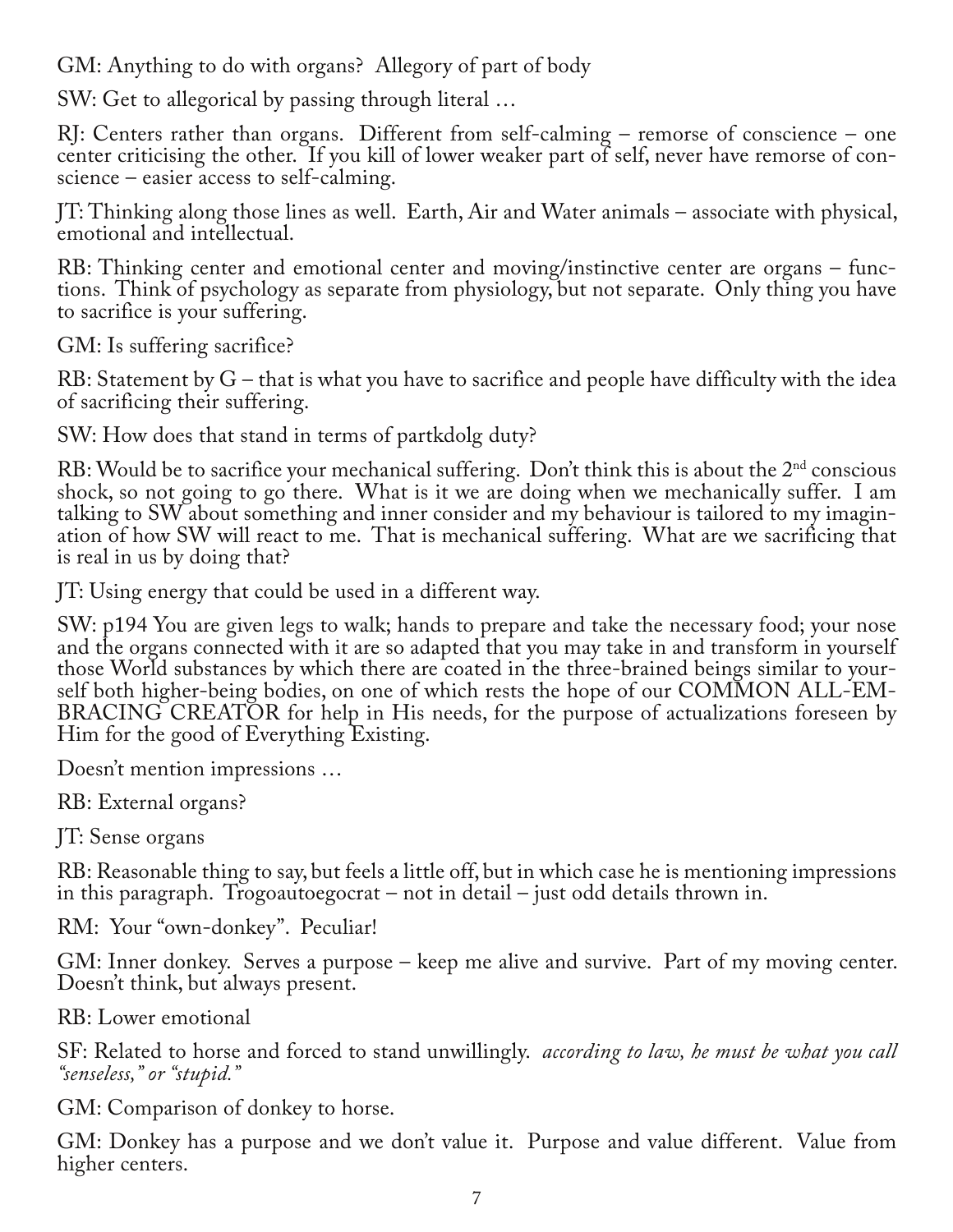RB: Valuation involves quality. Purpose is function.

RB: What is so special about Khorassanian-donkey?

GM: In ancient Persian Art more like a horse. More valued.

SW: Albion's Isles

SW: p191 – poor Abdil dies, but … *which though they brought the planetary existence of this ter‐ restrial friend of mine to a painful end, brought him nevertheless to the beginning of the possibility of continuing the task of self-perfecting*. Reincarnation, purgatory, new track on task of self-perfect‐ ing?

RB: Think we are supposed to contemplate it. Abdil means servant of the heart. In serving Beelzebub, is servant of higher emotional. Took his body back to Mars to bury it – essence now united with higher emotional and has gone so far in self-perfection … will be reincarnated.

SF: Servant of the heart – about the importance of refining emotional center. Bottom of p195 – own-donkey – again. Function I can tell you least about at any moment is what I am feeling. Can tell you what I am thinking, but not what I am feeling.

GM: Can you acknowledge them without naming them?

SF: I can name them without feeling them!

GM: Sy used to tell me watch where you put your attention. Don't know my feelings until I have reacted to them.

RJ: *Apart from the possibilities present in you of consciously coating in your presence the mentioned Higher-Sacred, this donkey of yours is of the same value for the common-cosmic process and con‐ sequently for our COMMON CREATOR, as you yourself, since each of you is predestined for some definite purpose, and these distinct definite purposes, in their totality, actualize the sense of Everything Existing.*

RB: Have you not done exercises to sense your solar plexus? You experience your emotions all the time and they are always there. Can get a sense by asking yourself in certain situations whether you are affirming or denying. Nothing else that affirms or denies. Intellect can argue for or against, but has no commitment. Beginning of the Work is creating Moon in yourself – sensation. Active force intellect, passive force body, neutralizing force emotions.

RB: Reading about these 2 brained beings have to link to how we feel about those things.

GM: Set a value?

RB: Yes we do. Example – have experience of walking by the sea – sensation of sand, smell of sea … also the joy of the experience. Technique I was taught for reins of driver to horse – handbledzoin – to influence the horse, throw it an image. Intellect doesn't deal in images, deals in words. Moving center can throw the horse an image.

GM: In England carriages had to have Dalmatians on each side to watch the rats – distractions of …

RM: Blinders to keep from getting distracted.

RB: Two controllable elephants in India. When an Elephant goes mad. Put in the middle of two sane elephants until it is sane again. Two controllable elephants in the Work are intellectual center and moving center. If emotional center needs to be brought into line, 2 controllable elephants. I used to do a lot of public speaking and I heard a quote about Richard Nixon who said he would imagine himself failing and would create a panic in himself – would be really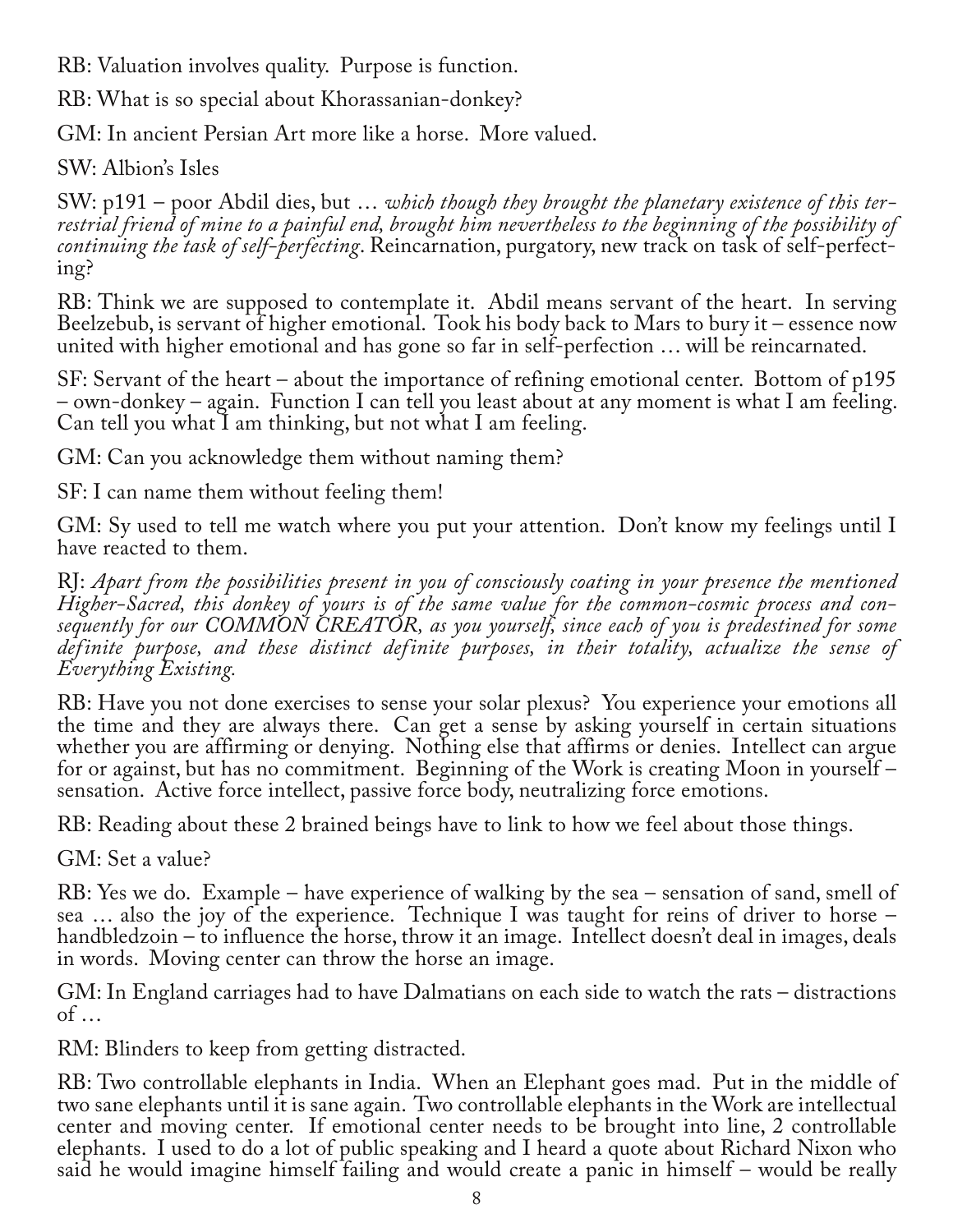active.

RM: Why donkey instead of horse – and you just gave example of elephant. From MWRM – no elephant, no horse, even the donkey is mighty. Emotional center is a donkey, not a horse yet. Horse sensitive, donkey habitual.

RB: The donkey is the lower emotional.

SW: Experience in 2014 in Jordan with donkey. The donkey got me up the mountain and down.

GM: Affirming our own donkey. Donkey will protect the goats from foxes.

RB: Horses like the company of donkeys.

SF: p196 – reads in a different way to me now.

RB: Man gave names to all the animals in the bible – that was man naming the emotions and they represent a crystalized emotion.

GM: Sacrifices – what I go through when my donkey is operating. Have new reverence for my donkey.

RB: Feel affected by the reading now in a way I wasn't before.

AT: Beryl Pogson has a book Rogue Elephant – references about how to train runaway emo-<br>tions.

GM: Available on paperback and kindle

*For our COMMON CREATOR all beings are only parts of the existence of a whole essence spiritual‐ ized by Himself.*

RB: I think it is okidanokh. Act of creation – Theomertmalogos combined with etherokrilno – to create okidanokh. This statement appears to state that the creator issues an essence into the Universe …

GM: In vivifying and vibrations constantly working with that principle?

RB: G has created the biggest puzzle that has ever been created and we are finding pieces and we are putting together and we may need to put ourselves in. Formatory if you can chant the words. Isn't enough to identify that our own-donkey is the emotional center – have to put our experience into it …

RB: Something at the beginning … *'Chaihana,' 'Ashhana,' 'Caravanseray,' and so on, and which the contemporary beings there, especially those breeding on the continent called 'Europe,' call 'Cafes,'* ments of theirs because there on the planet Earth, at present just as formerly, nowhere can one observe *and study the specific peculiarities of the psyche of the beings of the locality so well as in just such gath‐ ering places of theirs;*

Mystery of G – how he could write in the Grand Café. What is he observing? Elephants in the wild. What in us is that place? If that is the best place to observe ourselves, perhaps we should go there.

GM: Most creative – madness in our creativity – if we can harness our creativity. G was totally creative and had to be around that chaos …

SW: Asking where do I find my inner café? Like finding my inner donkey?